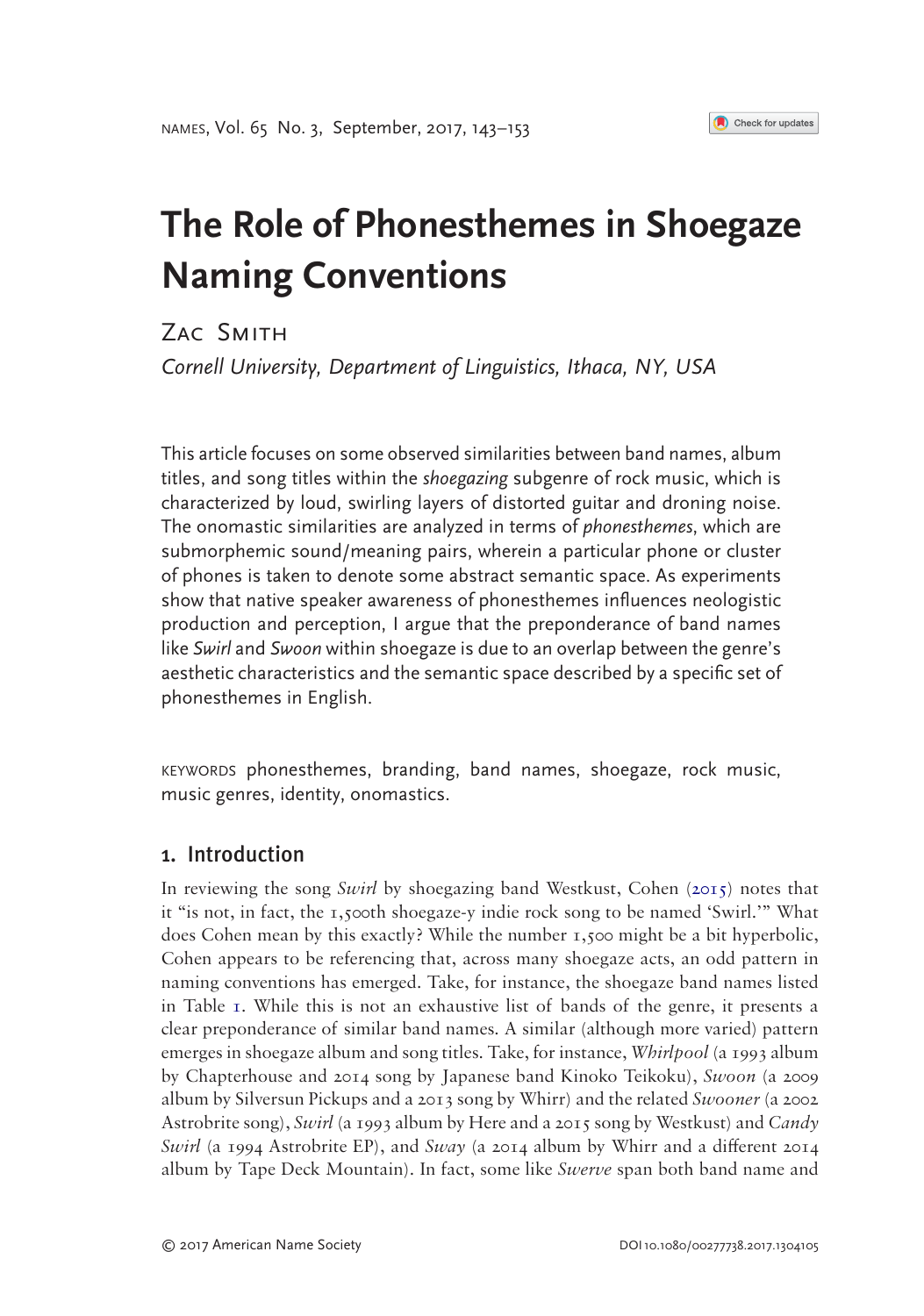| <b>Band Name</b>  | <b>Years Active</b>  | Origin                 |
|-------------------|----------------------|------------------------|
| Whorl             | 1987-1991            | Washington, DC, USA    |
| Swerverdriver     | 1989-1998            | Oxford, England        |
| Swoon             | 1989-1992            | Kumla, Sweden          |
| Curve             | 1990-1994, 1996-2005 | London, England        |
| Swallow           | 1990-1994            | London, England        |
| Swirl             | 1990-2002            | Sydney, Australia      |
| Swirlies          | 1990-present         | Boston, MA, USA        |
| Swoon 23          | 1994-1997            | Portland, Oregon, USA  |
| the Swells        | 1997-2006            | Austin, TX, USA        |
| Sway              | 1999-2011            | Ventura, CA, USA       |
| Swish             | 2006-present         | Tokyo, Japan           |
| Swirling Light    | 2009-2014            | Bangkok, Thailand      |
| Whirr (née Whirl) | 2010-present         | San Fransisco, CA, USA |
| The Swerve        | 2011-2013            | Oakland, CA, USA       |
| SWOON             | 2014-present         | Chattanooga, TN, USA   |

<span id="page-1-0"></span>TARI F<sub>1</sub> SHOEGAZE BAND NAMES

<span id="page-1-2"></span>album title, including at least three currently active bands with at least one self-titled EP among them (Plent [2016](#page-10-0)).

<span id="page-1-1"></span>In light of this onomastic commonality, Cohen [\(2015\)](#page-9-0) declares that "this style of music loves itself some functional names." This description — of lexical functionality — could in fact be applicable to bands like the droning shoegaze outfit Hum and, more subjectively, the band Lush, both noted in his review. But it is unclear at first sight what could be "functional" about a name like *Swoon* or *Swerve*. In fact, Cohen's wry remark about the phenomenon forces us to ask two logically related questions: first, how may we actually best describe this pattern at the linguistic level, and second, why should this particular linguistic pattern apply specifically to any particular musical genre? Perhaps more bluntly, why is there any pattern at all, and following that, why shoegaze? It is the goal of this article to answer both questions by appealing to the notion of *phonesthemes* — phones or phone clusters which map to an abstract semantic category, originally discussed by Firth  $(1930] 1964$ ). I argue that shoegaze naming conventions are partially explained by the fact that the genre's general aesthetic happens to overlap with a particular semantic space represented phonesthematically in English. Artists employ this overlap as a means of musical representation and self-identification. Put simply, shoegaze artists are using phonesthemes as a sort of branding strategy intended to reflect, at the linguistic level, their music.I will first provide a brief overview of the shoegaze genre and its defining musical characteristics. These characteristics, I argue, evoke particular semantic spaces. I then discuss the notion of phonesthemes as they have been presented in the literature, emphasizing the particular phonesthemes popular within the shoegazing genre, which are in turn considered in relation to the genre's sonic and aesthetic qualities. The conclusion is that there exists an overlap between the semantic import of the target phonesthemes and the genre's overall musical style; as with other examples in the literature on branding at large, shoegaze artists employ phonesthemes as a branding strategy, and do not simply rely on lexically descriptive terms as Cohen ([2015](#page-9-0)) suggests. The appeal to phonesthemes also captures instances of lexically irrelevant but phonetically similar names like *Swoon*.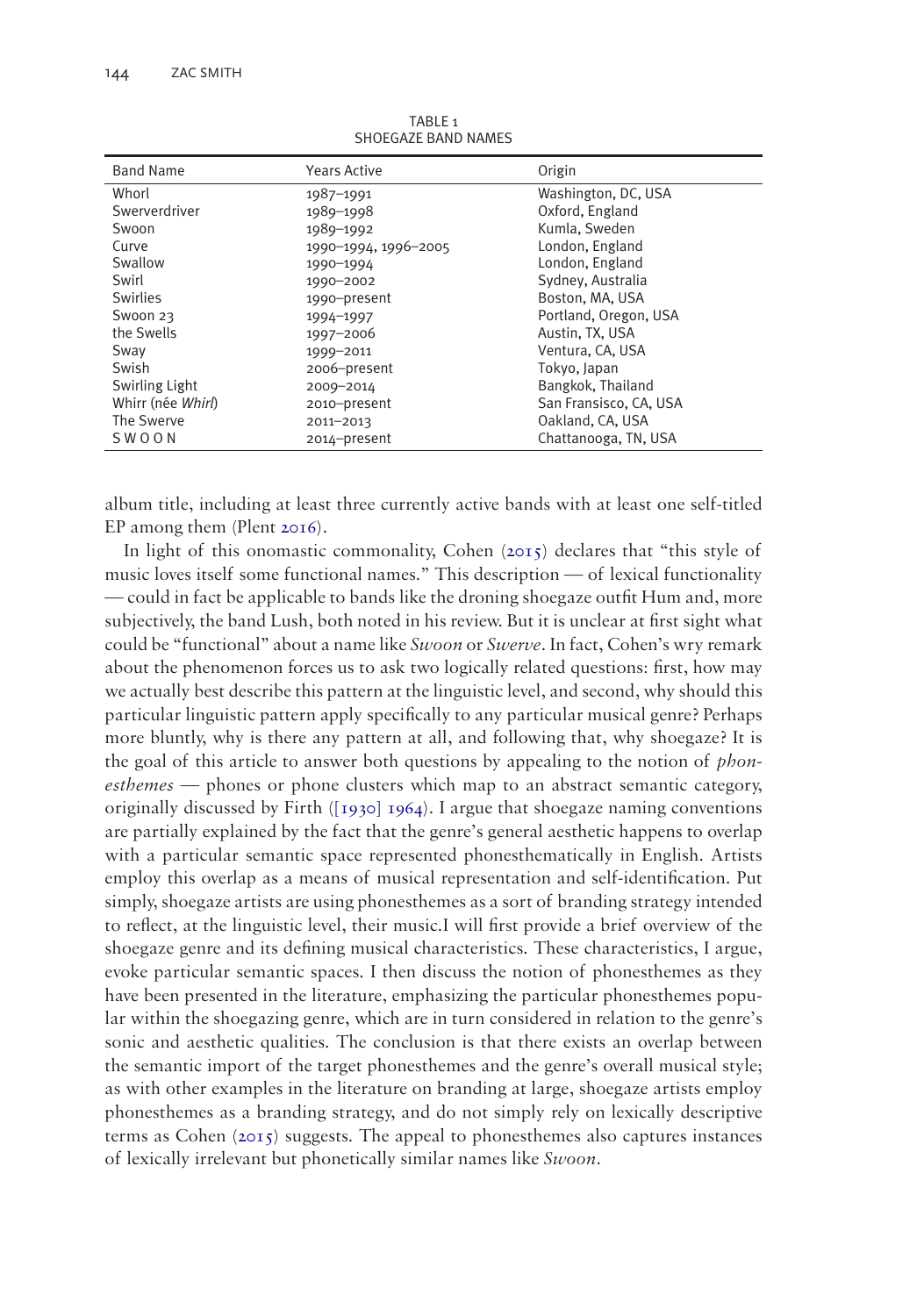### 2. Shoegaze music

First, I discuss the shoegaze genre — its historical development, its current popularity, and its general aesthetic — in order to set the stage for why we should want to pursue a branding-based account of the observed pattern.

## *2.1. A brief history of shoegaze*

<span id="page-2-4"></span>The term shoegaze came into use during the late 1980s and early 1990s to describe a particular group of independent musicians and bands in the UK. The press originally dubbed this community "The Scene that Celebrates Itself" as a form of disparagement, reflecting the intermingling fluidity of the groups' memberships and their robust self-promotion (Larkin [1995](#page-10-1)). The bands' performances were noted for being loud, introspective, and relatively tame in terms of stage theatrics. The term "shoegazer" (later shortened to "shoegaze") originates from an observation regarding a performance of the band Moose, whose lead vocalist at the time taped lyrics to the floor of the stage, and eventually took root as the descriptor of the bands within the scene (Larkin [1995](#page-10-1)). Bands influenced by the scene, or signed to related record labels such as Creation Records, began to play towards a genre proper. The critically acclaimed *Loveless* (1991) by My Bloody Valentine is widely considered the most influential and representative album within the genre (Fisher [2006;](#page-9-2) Klosterman [2004](#page-10-2); Larkin [1995;](#page-10-1) McGonigal [2007](#page-10-3)).

<span id="page-2-7"></span><span id="page-2-6"></span><span id="page-2-5"></span><span id="page-2-3"></span><span id="page-2-1"></span><span id="page-2-0"></span>A full discussion of the history of the development of this genre is beyond the scope of this article, but a rough sketch of its sonic and aesthetic qualities is quite relevant. Defining and identifying shoegaze music, as with any contemporary genre, can be rather difficult. This is primarily due to the decentralized nature of how members of the community come to use the term in describing personal experience, expectation, and historical context. Nonetheless, the label has thoroughly entered into the lexicon of music genres, and is currently undergoing a bit of a resurgence (Long [2014;](#page-10-4) McKinstry [2015\)](#page-10-5). BandCamp.com ([2016](#page-9-3)), a social network and virtual storefront for musicians, lists shoegaze as the 54th most frequently used self-selected genre tag among artists, beating *funk*, *folk rock*, *blues*, and *emo*. It also has spawned its own onomastically intriguing subgenres in which –*gaze* appears as a productive root, resulting in the term *metalgaze*, which blends metal and shoegaze (Stannard [2008\)](#page-10-6), and the more opaque *blackgaze*, used to describe shoegaze blended with elements from black metal (Howells [2015](#page-9-4)).

#### <span id="page-2-8"></span><span id="page-2-2"></span>*2.2. The shoegaze aesthetic*

While the original shoegaze scene involved several bands which would later go on to be considered not cannon shoegaze music, such as Stereolab,<sup>[1](#page-9-5)</sup> a few common sonic characteristics quickly came to identify the general aesthetic. The most obvious and pervasive of these aspects is the presence of washing layers of electric guitar, generally overdriven to the point of a richly textured fuzz, and then paired with reverb, delay, chorus, and/or tremolo effects (Long [2014\)](#page-10-4). Of particular interest is the extensive use of note bending achieved by manipulating a whammy-bar while strumming in a fashion termed "glide guitar," a technique developed by the heavily influential My Bloody Valentine (Fisher [2006](#page-9-2); McGonigal [2007\)](#page-10-3). Since shoegaze artists often play with a large number of guitar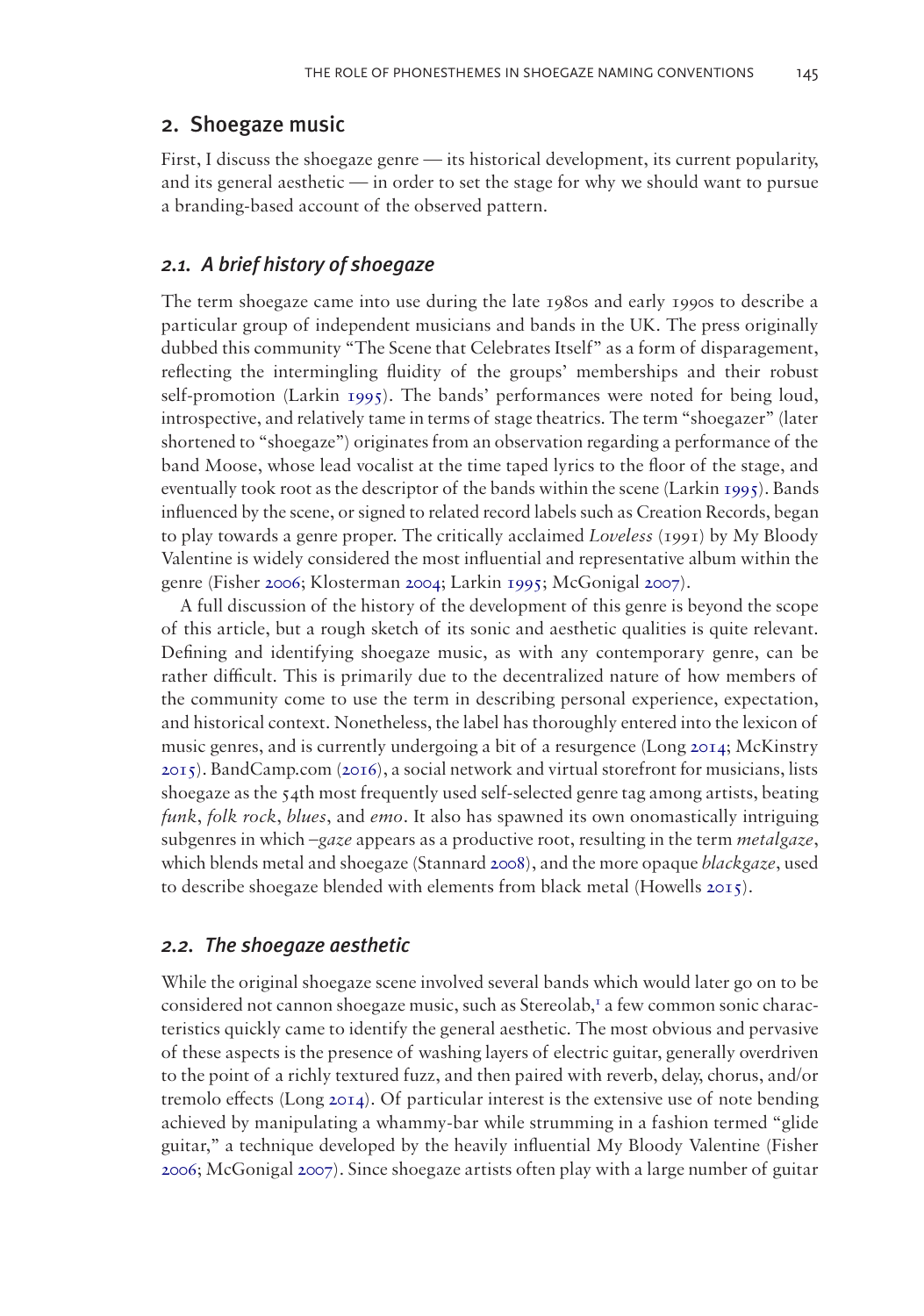<span id="page-3-2"></span>effects pedals, live performances require a constant downward gaze to properly manipulate their sound, leading to a modern folk etymology for the name shoegaze artists due to the need to constantly trigger and manipulate effects pedals, and their appearing to constantly gaze down at their shoes. Sangild  $(2002, 15)$  $(2002, 15)$  $(2002, 15)$  describes the overall approach to the guitar playing rather poetically: "one encounters a diffuse blurred harmonics. The guitar chords are gliding, swimming in a muddy sea of distortion. The guitarists' strokes are cut off in the mixing process, so that every sound seems to be growing out of nowhere, with no distinct edges."

Loops, repetition, and offset bending notes and chords caused by delay and other effects are invariably grounded in the notion of cyclicity and movement. In *To Here Knows When* by My Bloody Valentine, for example, Fisher [\(2006](#page-9-2); 43) notes how guitarist Kevin Shields creates "an impressive Doppler-like sound effect with his guitar" layered over the top of "a peculiar hum, almost a low gurgling noise […] The effect is evocative of the droning noise the wind makes when driving down the highway with the windows down." Furthermore, vocals are subdued and drowned in reverb, de-emphasizing lyrics and promoting a washed-out tangle of voices somewhere within the music. In interviewing music fans on the role of lyrics in British music, Fu  $(2015, 35)$  $(2015, 35)$  $(2015, 35)$  notes one interviewee's take on the general shoegaze aesthetic: "The prime ambiance of shoegaze is quite hazy and noisy; lyrics of shoegaze songs have to join this feeling. Sometimes they [lyrics] are so blur[red] and hard to grasp but it might be necessary." The use of prolonged drones, waves of layered guitar, timed delay, and reverb effects coalesce around the notion of interwoven, blurred movement in the listener's or performer's mental space.

<span id="page-3-1"></span><span id="page-3-0"></span>This blurring is reflected in other ways within the genre as well, and not just musically. The cover of My Bloody Valentine's iconic *Loveless*, for instance, consists of layered, overexposed images of electric guitars awash in pink-hued filters. The cover of Ride's *Nowhere* sports an uncrested dull-gray wave swelling under a muted gray sky. My Bloody Valentine's *Isn't Anything*, Medicine's *Shot Forth Self Living*, and Lovesliescrushing's *Blowneyelashwish* are all out of focus and color-inverted. This effect has been adopted extensively in Astrobrite's album covers as well, featuring colorful, impressionistically manipulated digital imagery. This aesthetic is present even in video, such as the music video for My Bloody Valentine's *Soon*, which Fisher [\(2006](#page-9-2), 49) notes: "is as vague as the sound of the album — attempting to represent visually what the band was aiming for sonically." What, exactly, is the band aiming for sonically? According to Fisher ([2006,](#page-9-2) 31), the overall production on the album makes it feel "as if the listener is bobbing in a body of water permeated with the hum of airplanes flying in the sky above." The bobbing, floating movement punctuated with rotating propeller-like drones and swirling clouds of bending, delayed chords pioneered in *Loveless* has become the genre's internal ideal. In characterizing the notion of music genre at large, Lena ([2012](#page-10-8),  $15$ ) writes: "genres are defined not only by features of the organizational environment and institutional practices that arise within it, but by attributes of the artists and the music they play." With respect to *Loveless*, Klosterman [\(2004\)](#page-10-2) notes that "everyone who is wont to mention 'swirling guitars' during casual conversation always references this specific album;" the swirling *is* the shoegazing. The music, the art, and the terminology manifest in reviews all evoke this notion of swirling movement. It is my claim that certain band names — as well as album and song titles — also evoke the genre's sonic qualities as a form of associative branding, in which phonesthemes play an integral part.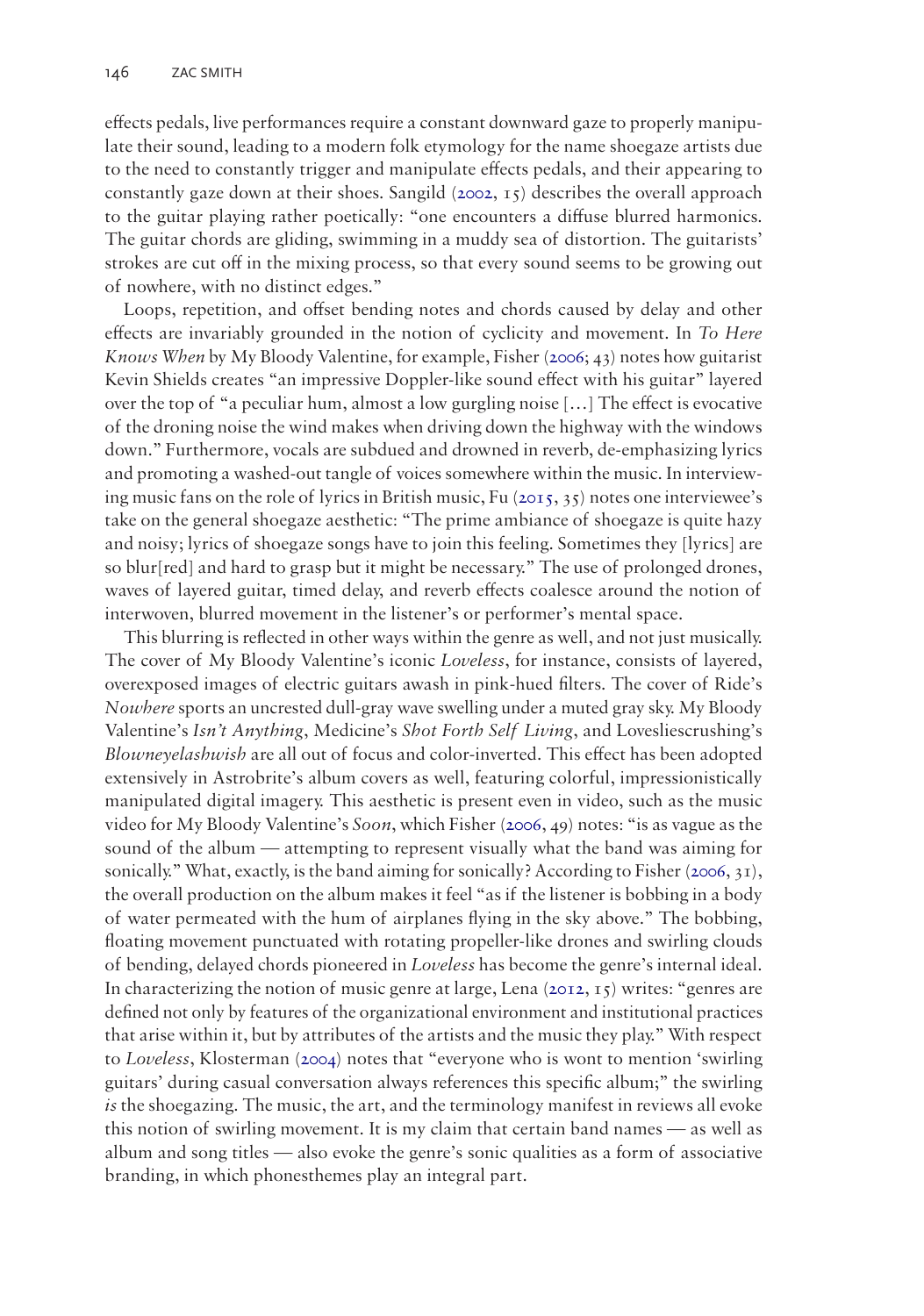# 3. Language and branding

In this section I discuss the effect that linguistic factors have on branding, with an emphasis on the attested role of phonesthemes. I will first discuss phonesthemes in general and identify the ones I think are particularly relevant in capturing the empirical observations on shoegaze onomastics outlined in the first section. I then provide evidence in support of the notion that phonesthemes are an effective tool for use in branding, with the assumption being that band-name selection functions as an identity-as-branding strategy in general.

#### *3.1. Phonesthemes in general*

A *phonestheme* — a term first coined by Firth [\(\[1930\] 1964\)](#page-9-1) but used to describe a previously well-noted phenomenon — is a phone or set of phones which map to some abstract semantic category. These are a particular manifestation of sound symbolism — a non-arbitrary mapping of sound to meaning, which is in contrast with the more typical and common arbitrary mapping of sound and meaning in language. The idea is that most words, like *dog*, are arbitrary mappings, in that nothing about the phonetic form /dɔg/ objectively signifies the fluffy domesticated animal. However, non-arbitrary sound/meaning pairs do exist to varying degrees. Onomatopoeia, for instance, is taken to be generally symbolic.

<span id="page-4-1"></span>While phonesthemes are a crosslinguistic phenomenon, particular phone-meaning mappings are not universal across languages (Bergen [2004](#page-9-7)) and different languages have different phonesthemes. Phonesthemes are distinct from standard morphemes in that they are generally unproductive and do not contrast with other phonesthemes of separate semantic categories. A commonly cited example in English is the onset cluster / gl/ relating to light, found in the following words: *glow*, *gleam*, *glisten*, *glint*, *glitter*, *glimmer*, and *glare*. Note the lack of compositional meaning between glow and low, or glisten and listen, indicating more or less the phonestheme's lack of morphological productivity. This is not to say, however, that phonesthemes are completely unproductive, as evidenced by some nonce-word experiments (Abelin [1999](#page-9-8); Magnus [2000](#page-10-9)).

<span id="page-4-5"></span><span id="page-4-4"></span><span id="page-4-3"></span><span id="page-4-2"></span><span id="page-4-0"></span>Here I focus on four separate phonesthemes:  $sw-$  "move rhythmically," as in *sway*; –*irl/*–*url* "twist; intertwine," as in *whirl*; *tw*– "turn; distort," as in *twist*; and *wr*– "irregular motion; twist," as in *wring* (Hutchins [1998](#page-9-9)). The existence of phonesthemes, and these four in particular, has been confirmed experimentally as well. Analyzing a corpus of texts from Project Gutenburg, Otis and Sagi ([2008\)](#page-10-10) use a form of latent semantic analysis (LSA; Landauer et al. [1998](#page-10-11)) to determine the statistical significance of proposed phonesthemes. LSA determines the semantic similarity between target words based on textual context, the idea being that semantically similar words like *huge* and *giant* will show up in similar contexts, more so than unrelated words. Otis and Sagi use. LSA to analyze the correlation of words containing certain orthographic clusters in terms of semantic vector, and define a numerical metric for determining whether a conjectured phonestheme is statistically significant relative to a baseline randomness. This numeric value is effectively a number of attestations in 100 controlled comparisons, leading to the conclusion that 15 attestations out of 100 indicates a statistically valid phonestheme. Clusters with a score lower than  $\tau_3$  are less than marginally significant and thus may not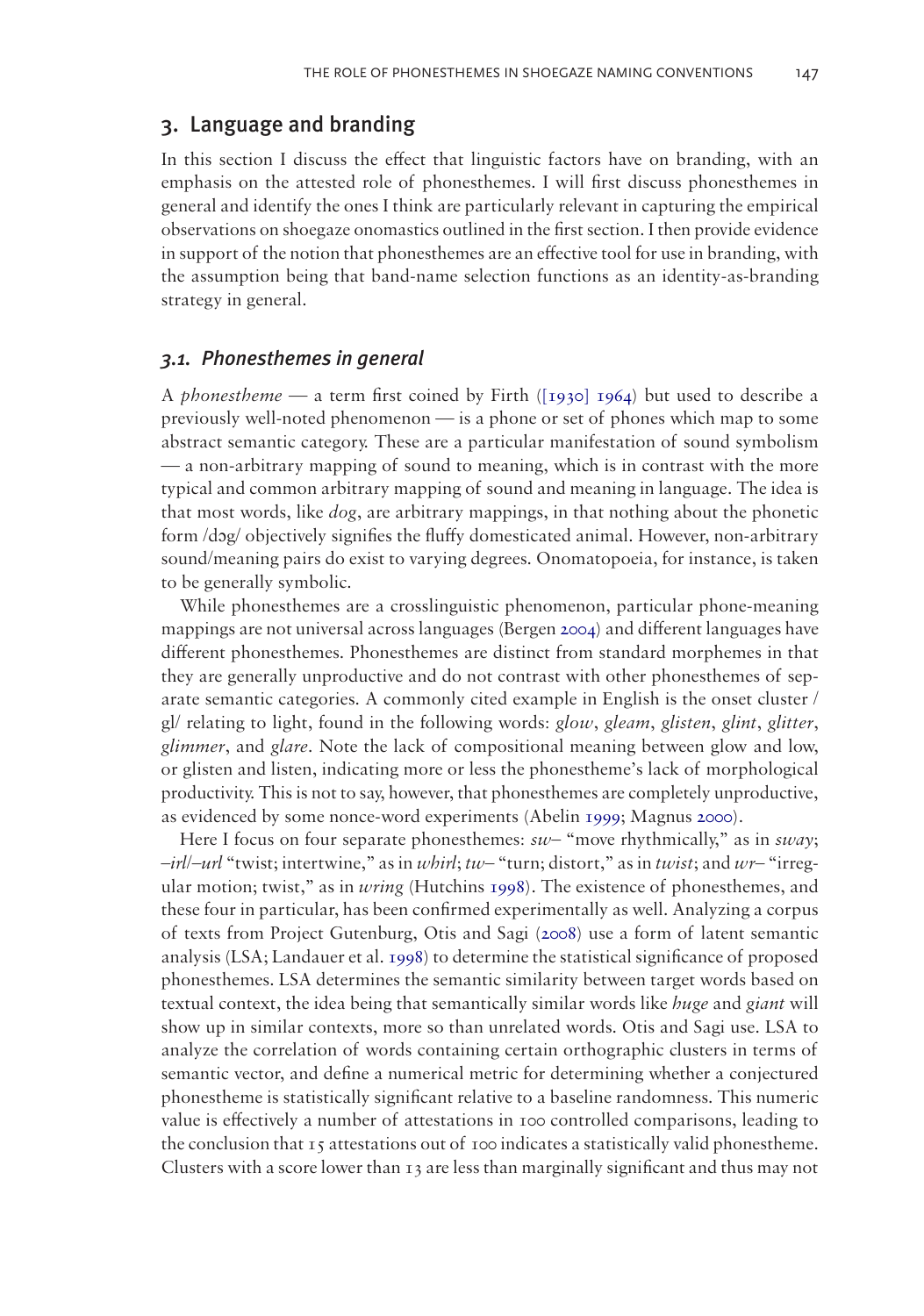<span id="page-5-2"></span><span id="page-5-1"></span><span id="page-5-0"></span>in fact be true phonesthemes. Using this method, they assigned the following strength scores to the relevant phonesthemes:  $sw$ –: 18;  $-irl$ / $-url$ : 68;  $tw$ –: 23; and  $wr$ –: 22. These scores are all above 15, confirming Hutchins' [\(1998](#page-9-9)) original claim that these clusters do, in fact, correspond to a semantic space and are thus best categorized as phonesthemes. By contrast, the clusters  $s\prime$ –,  $sp$ –, and  $gr$ – scored 12, 8, and 5, respectively, indicating a lack of statistical significance in relating form to meaning. Abramova et al. ([2013](#page-9-10)) confirm the statistical significance of these phonesthematic clusters by analyzing lemmas from the British National Corpus (BCN; [Burnard 2000](#page-9-11)) using semantic vectoring; Abramova and Fernández [\(2016\)](#page-9-12) again reach a similar conclusion in analyzing a corpus derived from Wikipedia, controlling for shared morphemic properties.Aside from *tw*–, each of these phonesthemes is represented in the shoegaze names noted in the previous section with multiple instances, with a heavy preference for  $sw$ -<sup>[2](#page-9-13)</sup> Other band names fit partially, like *Curve*, whose lexical meaning still corresponds to the semantic space of –*irl/*–*url*, and *Whorl*, representative of –*irl/*–*url* in spite of orthographic convention. Similarly, a few words, such as *swirl*, are representative instances of more than a single phonestheme. The relevance of these phonesthemes to the survey at hand is that each of their semantic spaces is evocative of the sonic characteristics of shoegaze music. As previously discussed, the shoegaze genre is notable for its droning, warbling, swelling, blending approach to guitar and vocal sound — its characteristic sound is that of undulation, of sounds bleeding into one another and cascading along the equalization curve via effect pedal and in-studio manipulation (as in the case of *To Here Knows When* by My Bloody Valentine). My central claim is that shoegaze artists are implementing phonesthemes as a branding strategy. As Harbeck ([2016,](#page-9-14) 18) notes: "phonesthemes seem available for any context where a particular vividness — illustration, demonstration, involvement, expression of emotional attitude — is desired;" these names are selected because of their evocative, descriptive nature. This is not, however, a completely novel proposition — using phonesthemes within branding is well attested outside of music, in that the evocative nature of phonesthemes lends subtle iconicity to a given product name.

## <span id="page-5-3"></span>*3.2. Phonesthemes in branding*

<span id="page-5-6"></span><span id="page-5-5"></span><span id="page-5-4"></span>Zhang et al. [\(2003\)](#page-10-12) provide an extensive overview of the role that linguistic structure plays in forming an effective brand identity, noting the effects of syntactic structure, lexical semantics, and phonetic/orthographic information on conveying associative meaning to consumers — a product name triggers information indirectly to a potential consumer, affecting the decision process. All aspects of a name or phrase cause the potential consumer to implicitly compare the target product to other known entities and qualities, and there exists a broad literature on the preponderance of sound symbolism in branding. For instance, Abelin [\(1999](#page-9-8)) provides experimental evidence that phonesthemes play a role in producing and interpreting neologisms, while a study by Shrum et al. ([2012](#page-10-13)) suggests that vowel-backness is evocative of product size cross-linguistically. Furthermore, an experimental study by Yorkston and Menon ([2004](#page-10-14), 50) indicates that consumers of a given product recognize symbolic phonetic meaning — phonesthematicity — as a "source of product information," concluding that "attending to phonetic meanings and leveraging the attribute associations when creating a brand image is sound advice." Since phonesthemes have demonstrative attributive associations, a band attempting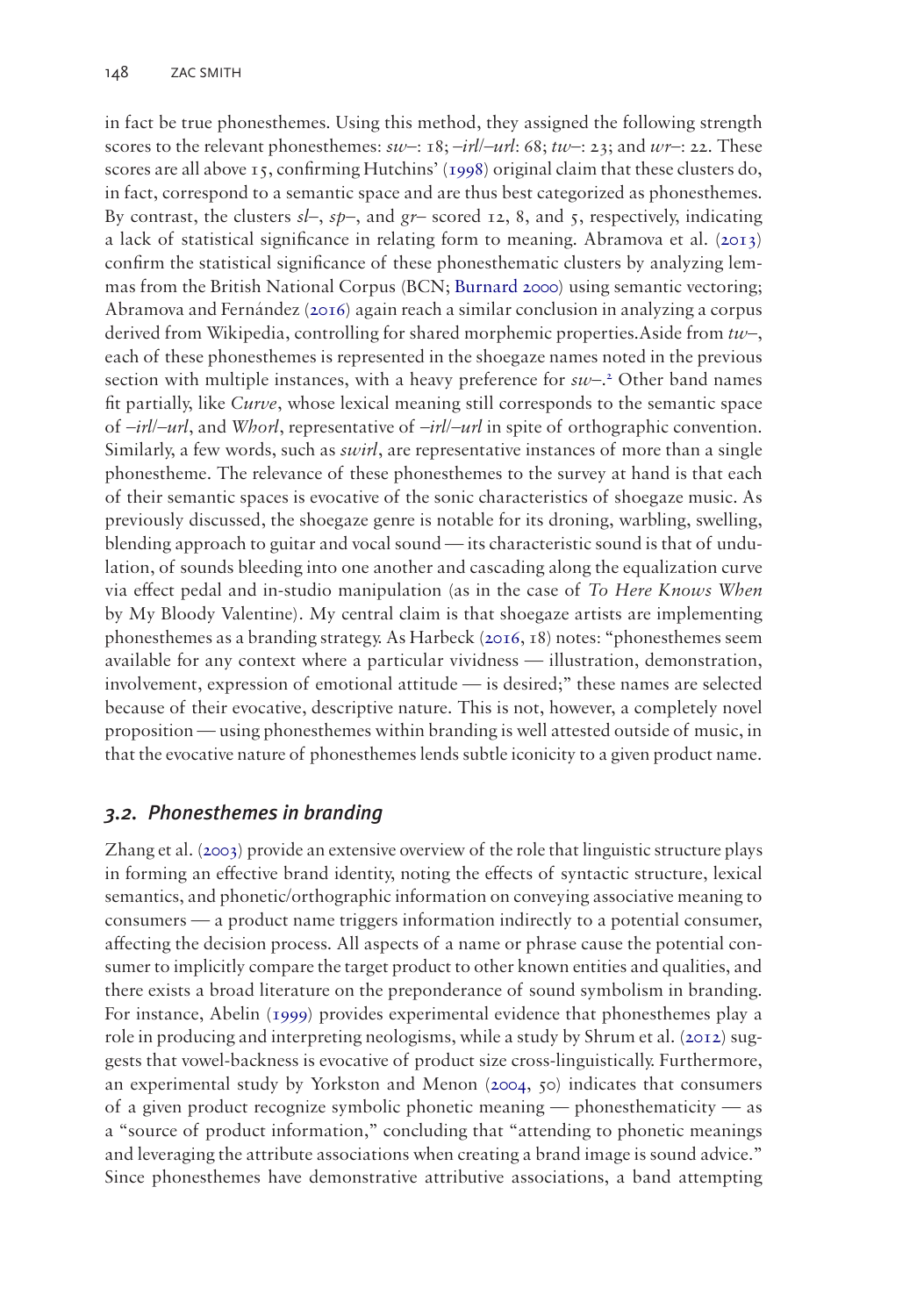to communicate that their music would be a fitting addition to a given shoegaze fan's record collection would benefit from employing a brand name — or in this case, a *band* name — that triggers a shoegazing association.Aside from evoking semantic attributes, phonesthemes also positively correlate with semantic priming effects. Experimental work by Bergen ([2004\)](#page-9-7) shows that phonesthemes display a semantic priming effect comparable to compositional morphemes. That is, nonce words containing phonesthemes are able to trigger faster response times in recognizing semantically related concepts than non-phonesthematic nonce words. This suggests a real psychological connection between phonesthemes and abstract semantic categories regardless of a word's particular lexical meaning, and a phonestheme can mentally prepare someone to accurately categorize some type of input that follows. Thus a listener presented with a nonce-word band name followed by a novel shoegaze song would, by this logic, more accurately identify the song appropriately if the band were named something like *Swither* as opposed to *Dwither*.

#### *3.3. Band branding*

<span id="page-6-0"></span>The idea of a band name as a brand is not new. Androutsopoulos ([2000\)](#page-9-15) studied naming conventions across four genres of music in the context of associative branding, concluding that band names, like brand names, are carefully planned to appeal to a target group. In this view, a band name indicates an artist's musical style and cultural affiliation. These associations allow a potential listener to identify an artist as belonging to a certain genre without even having to listen to the music, just as a brand name allows a potential customer to identify a product as having certain qualities prior to purchase. As Androutsopoulos [\(2000](#page-9-15)) notes: "Record reviewers sometimes comment that a band plays the music style that is suggested by its name, or that the name mistakenly led them to expect a certain style." In such cases the reviewer has been primed to expect one genre over another, and a misused phonestheme could affect their review if their expectations are too drastically challenged. Substitute the music for a physical product or service, and you can see how the consequences of a poor choice of brand name can affect a review just as a poor choice of band name can affect a review.

<span id="page-6-3"></span><span id="page-6-1"></span>More recently, Luu [\(2016](#page-10-15), 1) notes that naming a band is one of many onomastic processes which make use of niche semantic spaces to identity a cultural context; in this case, a band name that indexes the appropriate semantic space will aid the consumer in identifying the genre properly. That is, our cultural awareness of onomastic patterning conditions further onomastic patterning and, importantly, we become aware of this conditioning and integrate it back into how we develop semantic associations. Citing a similarity to automobile branding noted by Aronoff [\(1981](#page-9-16)), Luu [\(2016, 1\)](#page-10-15) extends the notion of associative branding to music, and declares that it is "the existence of the other, similarly patterned names in the same semantic field that gives us a truer sense of whether your next band name is a good one." Without the phonestheme-based analysis, we cannot apply this insight to shoegaze, as it is the phonestheme itself that links sound cluster to semantic field, which in turn links band name to genre.

<span id="page-6-2"></span>As noted by Lehrer [\(1992\)](#page-10-16), a common criterion for rock and metal band names is that they are evocative of outrageousness or offensiveness. A common touchstone in this community is death, but this extends also to violence, drugs, religion, and dangerous animals. As in the artists' appearance, ranging from long hair in the 1980s metal community to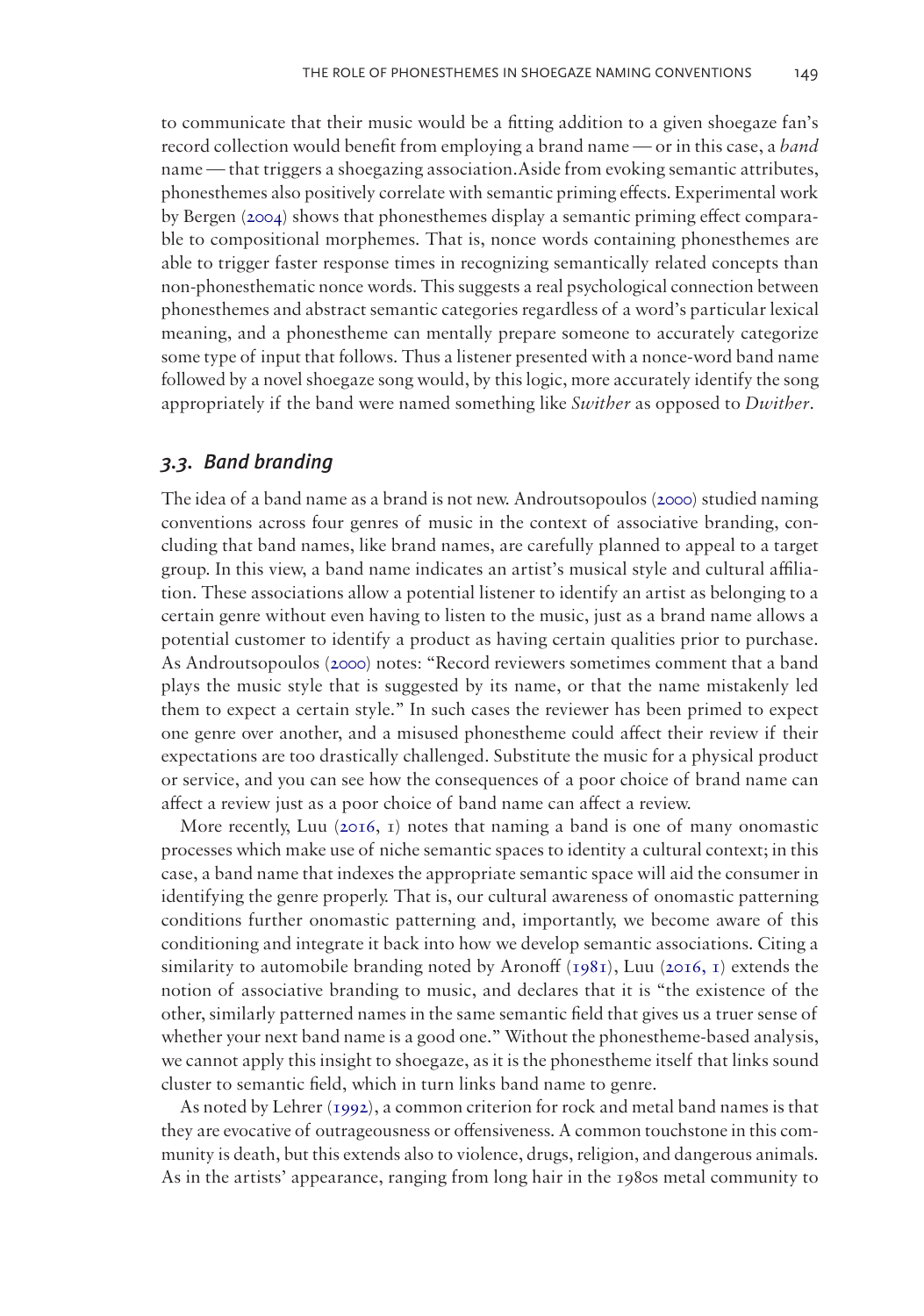corpse face paint in modern-day black metal, band names themselves are attempts at associative branding. In the case of shoegaze, the target socio-semantic associations are not taboo subjects and outrageousness but rather more genre-internal. Androutsopoulos [\(2000](#page-9-15)) proposes that cultural naming conventions have emerged in popular music, but their domains are limited to the more specific music genres as opposed to the larger domain of "rock music." Therefore, as a relatively minor subgenre of rock music as a whole, shoegazers are not tasked with differentiating themselves from larger genres like pop and jazz as much as they are differentiating themselves from other subgenres of rock. Unlike the heavy metal giants Slayer or the punk Sex Pistols, no shoegaze band is a household name.

Instead, shoegazers are trying to be self-selecting — they know that being an identifiable member of the shoegazing community is integral to whatever moderate success such a scene can afford. A shoegaze band named *Swoosher* would be more recognizably iconic than one named *Sloucher*, and easier recognition by the intended audience, as is the case with developing any other brand identity, is an inherently good thing for a musical group trying to reach a wider audience. This will be no different in other subgenres which do not implement phonesthemes onomastically, but rather implement lexical patterns as in heavy metal; a metal band named *Murderer* would be more recognizably iconic than one named *Juggler*, for example. It just so happens that there are no death-oriented phonesthemes in English which metal bands can depend on to achieve onomastic association. In this regard, shoegaze stands out as pretty unique.

## 4. Discussion and concluding remarks

In this article I have proposed an explanation for an interesting similarity across band names within the shoegaze genre that is not fully explainable via descriptive lexical meaning alone. Various aspects of the genre, including music as well as album art and video direction, pick out a particular semantic space — it is a genre of fuzzy oscillation, motion-blurred imagery, and droning repetition — and this semantic space corresponds to a particular set of English phonesthemes. I propose that these observations regarding naming conventions in the genre are the result of this overlap, in that these artists are applying their implicit linguistic knowledge to identify and produce names evocative of their sound in a neologistic act of self-branding. The reality of phonesthemes has been shown in experimental settings with special emphasis on neologism and brand identity outside of music and, in discussing the relevant phonesthemes, I argue that members within the shoegaze genre, perhaps unconsciously, have applied their innate linguistic knowledge in a similar fashion.

It is important to note here that the names discussed are in no way exhaustive, nor would I predict finding their numbers satisfying for a rigorous statistician. These artists represent a minority of shoegaze acts in pure numbers (although not notoriety), and a given artist may produce hundreds of songs across potentially tens of albums — should we consider a single instance of a phonesthematic song title statistically relevant in a band's repertoire? This is perhaps a question better answered in a separate study. In terms of the sheer number of artists and recordings today, it may well be impossible to determine just how robust this pattern is. On the other hand, the fact that members of the community — like music reviewer Ian Cohen — feel inclined to remark on a perceived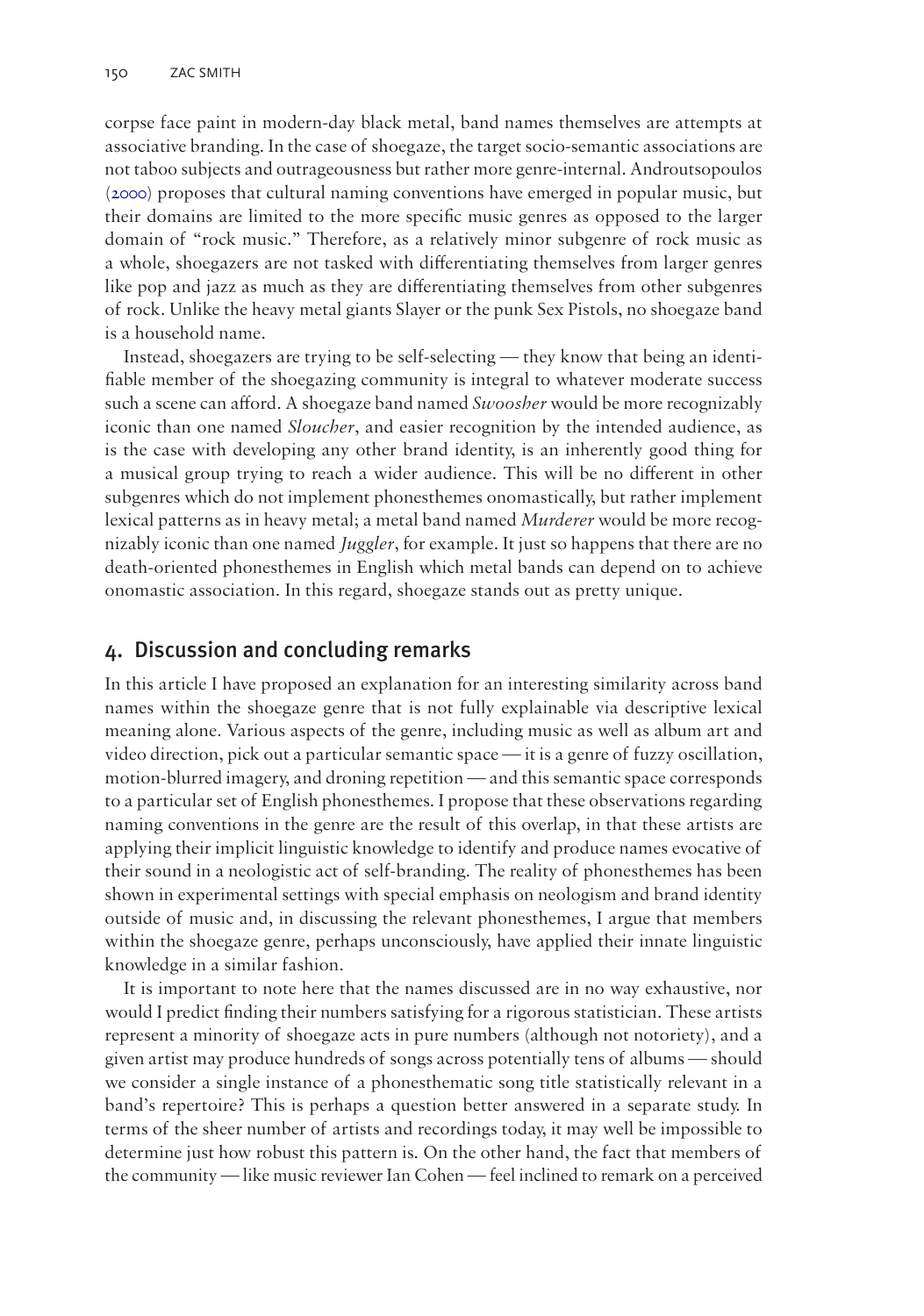pattern illustrates at least some level of statistical relevance. This is evidence enough that there exists some phenomenon worth studying, in my opinion.

Importantly, my analysis does not necessarily rule out non-phonesthematic (i.e. lexical) components of the grammar in this or some other genre's onomastics. For instance, we could enumerate a set of words which relate thematically to the notion of rotational movement and check to see if they pop up with any frequency. Oddly enough, names similar to or containing *spin(ning)*, *rotate/rotation/rotating*, *circle/circular*, and *spiral* are absent from the genre's namespace as far as I am aware. This indicates a potential preference for phonesthematicity over lexical reference. Furthermore, the fact that native speakers are sensitive enough to phonesthemes to both interpret them accurately and implement them in neologizing also goes on to explain an interesting quirk within the shoegaze data. If the goal of picking a band name or song title is to capture the semantic notion of rotational movement, lexically associative names would be quite transparently relevant. But what the definition-based approach fails to predict is the common implementation of words like *swoon*, which do not overtly reflect the phonestheme's semantic notion of movement in their true lexical meaning. That is, nothing about the definition of *swooning* necessarily entails rhythmic or curving movement, unlike *swirling*. Nonetheless, it contains the grapheme/phone pair *sw*– which corresponds to rhythmic movement phonesthematically. What seems to be happening is that the implicit knowledge of the *sw*– phonestheme is extended to similar words.

On the other hand, the phonesthematic approach pursued here also over generates to some degree, as *tw*– is absent in the data; names relating to *twist(ing)* or *twirl(ing)* are not really employed onomastically in shoegaze. Why this should be the case is an interesting question, especially in light of Otis and Sagi's ([2008](#page-10-10)) statistical corpus study of phonesthematic significance. Of the four phonesthemes discussed here, *sw*– had the lowest strength score, while of the three word-initial clusters, *tw*– had the highest score. In a related corpus-based study of sound cluster iconicity, Abramova and Fernández [\(2016](#page-9-12)) conclude that *sw*– and *tw*– are conventionally iconic, but rule out the iconicity of *wr*– based on a few predetermined thresholds for semantic similarity across tokens. These results could explain why *wr*– is underrepresented in shoegaze names, in that perhaps it simply does not statistically pattern as a meaningful sound/meaning pairing in general and thus is suboptimal for use in branding. On the other hand, if we are to appeal to raw statistical significance as an explanatory factor behind which clusters get implemented, then *tw*– should be much more frequently used in shoegaze branding than the data suggest. It is entirely possible that independent factors are at play here which give rise to a preference for *sw*–, such as a sensitivity to the rhythmic aspect of movement captured by *sw*– being more relevant to the shoegaze aesthetic than simply the twisting aspect of movement identified by *tw*–*.* This is a question best left to further study.

The work presented here so far has been an attempt at formalizing and generalizing over some particular observations; that is, it makes generalizable predictions about naming conventions in a particular sense. Band names, especially in rock music, are often evocative of particular semantic spaces as an act of self-identity; phonesthemes are simply a rather useful linguistic phenomenon one can employ. For the sake of argument, one could imagine that an overlap between genre and phonesthematic semantic space, while recognizable and available, might not be grounds enough to motivate a naming paradigm, and that some other factor is at play. This alternative hypothesis, however,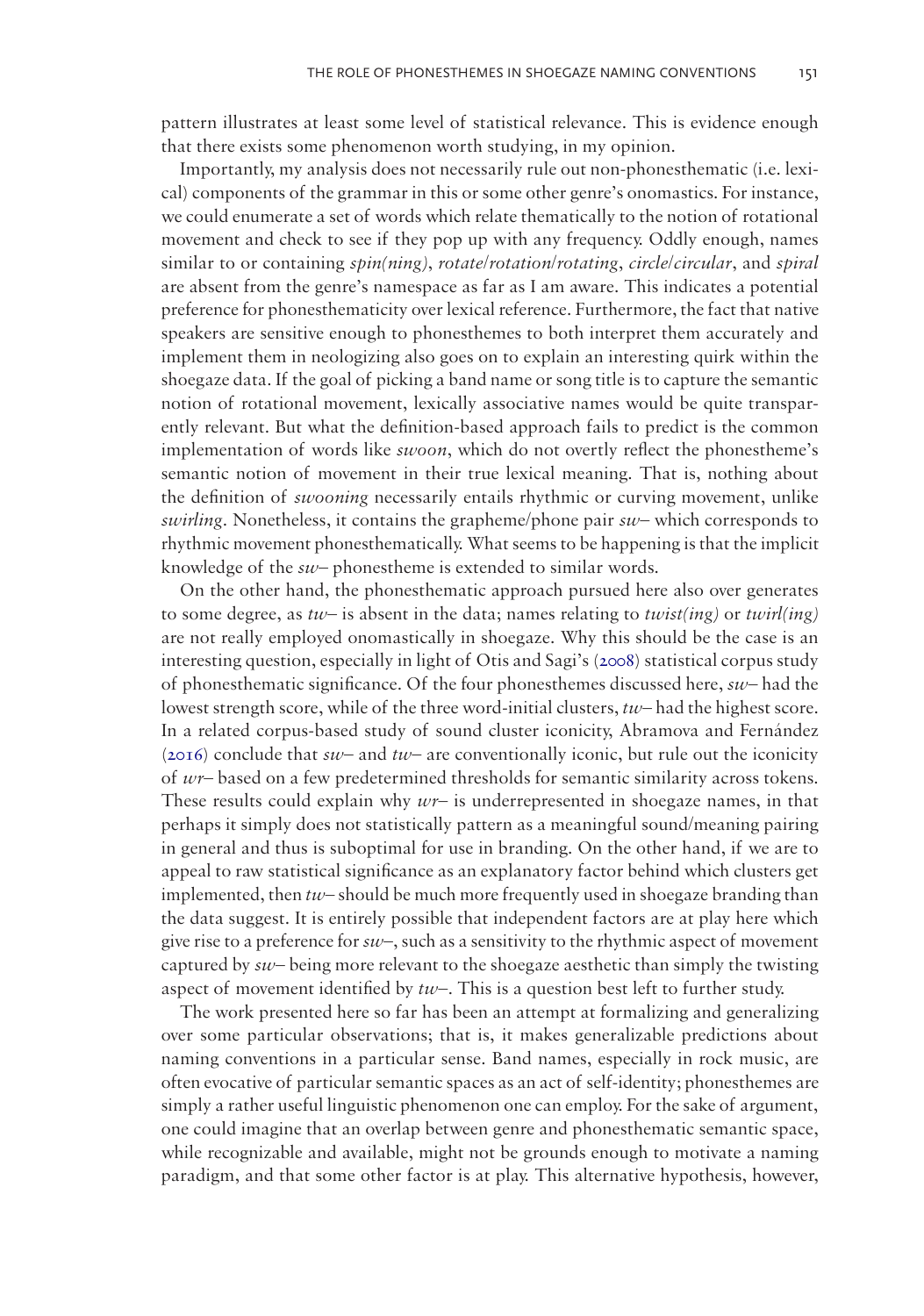is overshadowed by the amount of empirical and experimental evidence illustrating the role of phonesthemes throughout branding in general. Furthermore, no other genre that I am familiar with, to my knowledge, features a comparable use of phonesthemes as found in shoegaze. That is, I am as yet unaware of any other musical genre which features several independent artists who have adopted the *gl*– or *sn*– phonesthemes in an onomastic capacity, although I would be excited to find such a genre.

## Acknowledgements

I would like to thank everyone at the Cornell Department of Linguistics for their help and support. Specifically, this article would not have been possible without the critical eye and enthusiasm of Cara DiGirolamo. Thanks also to John Bowers, Wayles Brown, Miloje Despic, Carol-Rose Little, Dave Lutz, Nick and Liz Merillat, Todd Snider, Brent Woo, my wonderful wife Jessica, and all of my Introduction to Linguistics students who had to listen to me ramble on about this during class.

#### **Notes**

<span id="page-9-5"></span><sup>1.</sup> Incidentally, Stereolab, on two separate occasions, has been labeled with terms which would later denote sonically unrelated genres. The first, as noted, is shoegaze. The second comes from Lewis's (1996) description of their music as "post-rock," a term now used exclusively to describe mostly <span id="page-9-17"></span>instrumental, classically-inspired rock music (Staff [2012\)](#page-10-17).

<span id="page-9-13"></span><sup>2</sup>. The phonestheme  $tw-$  is represented, technically, in the 1992 song *Twisterella* by Ride, although, compared to the other listed phonesthemes, this is more or less insignificant.

# Bibliography

<span id="page-9-8"></span>Abelin, Å. [1999.](#page-4-0) Studies in sound symbolism. Ph. D. thesis, Department of Linguistics, Göteborg University.

- <span id="page-9-12"></span>Abramova, E., and R. Fernández. [2016.](#page-5-0) Questioning arbitrariness in language: A data-driven study of conventional iconicity. In Proceedings of the 2016 Conference of the North American Chapter of the Association for Computational Linguistics: Human Language Technologies, San Diego.
- <span id="page-9-10"></span>Abramova, E., R. Fernández, and F. Sangati. [2013](#page-5-1). Automatic labeling of phonesthemic senses. In Proceedings of the 35th Annual Cognitive Science Meeting 2013, Berlin.
- <span id="page-9-15"></span>Androutsopoulos, J.K. [2000.](#page-6-0) What names reveal about the music style: A study of naming patterns in popular music. In Pragmatics in 2000: Selected Papers from the 7th International Pragmatics Conference, Budapest, Volume 2. pp. 16–29.

<span id="page-9-16"></span>Aronoff, M. [1981](#page-6-1). Automobile semantics. *Linguistic Inquiry* 12, no. 3: 329–347.

<span id="page-9-3"></span>BandCamp.com [2016.](#page-2-0) All tags – Bandcamp.<https://www.bandcamp.com/tags>(accessed October 23, 2016).

<span id="page-9-7"></span>Bergen, B. [2004](#page-4-1). The psychological reality of phonaesthemes. *Language*, 80(2): 290–311.

<span id="page-9-11"></span>Burnard, L. [2007.](#page-5-2) Reference Guide for the British National Corpus. Oxford Universtity Computing Services.

<span id="page-9-0"></span>Cohen, I. [2015.](#page-0-0) Tracks. <http://pitchfork.com/reviews/tracks/17359-westkust-swirl/>(accessed october 8, 2016.

<span id="page-9-1"></span>Firth, J.R. [\(1930\) 1964](#page-1-1). *The tongues of men, and speech*. London: Oxford University Press.

<span id="page-9-2"></span>Fisher, D.R. [2006](#page-2-1). My bloody valentine's loveless. Master's thesis, USA, Florida State University

- <span id="page-9-6"></span>Fu, K.-C. [2015](#page-3-0). Would you like to come and meet me maybe?" The significance of words in britpop music in a transcultural context. Master's thesis, Goldsmiths College, University of London.
- <span id="page-9-14"></span>Harbeck, J.C. [2016.](#page-5-3) Relative use of phonaesthemes in the constitution and development of genres. Ph. D. thesis, Faculty of Graduate Studies in partial fulfillment of the requirements for the degree of Master of Arts Graduate Program in Linguistics, York University, Toronto.
- <span id="page-9-4"></span>Howells, T. [2015.](#page-2-2) Blackgaze: Meet the bands taking black metal out of the shadows. [https://www.theguardian.com/](https://www.theguardian.com/music/2015/oct/05/blackgaze-bands-fusing-metal-and-shoegaze) [music/2015/oct/05/blackgaze-bands-fusing-metal-and-shoegaze](https://www.theguardian.com/music/2015/oct/05/blackgaze-bands-fusing-metal-and-shoegaze) (accessed October 23, 2016).
- <span id="page-9-9"></span>Hutchins, S.S. [1998.](#page-4-2) The psychological reality, variability, and compositionality of English phonesthemes. Ph. D. thesis, Emory University.